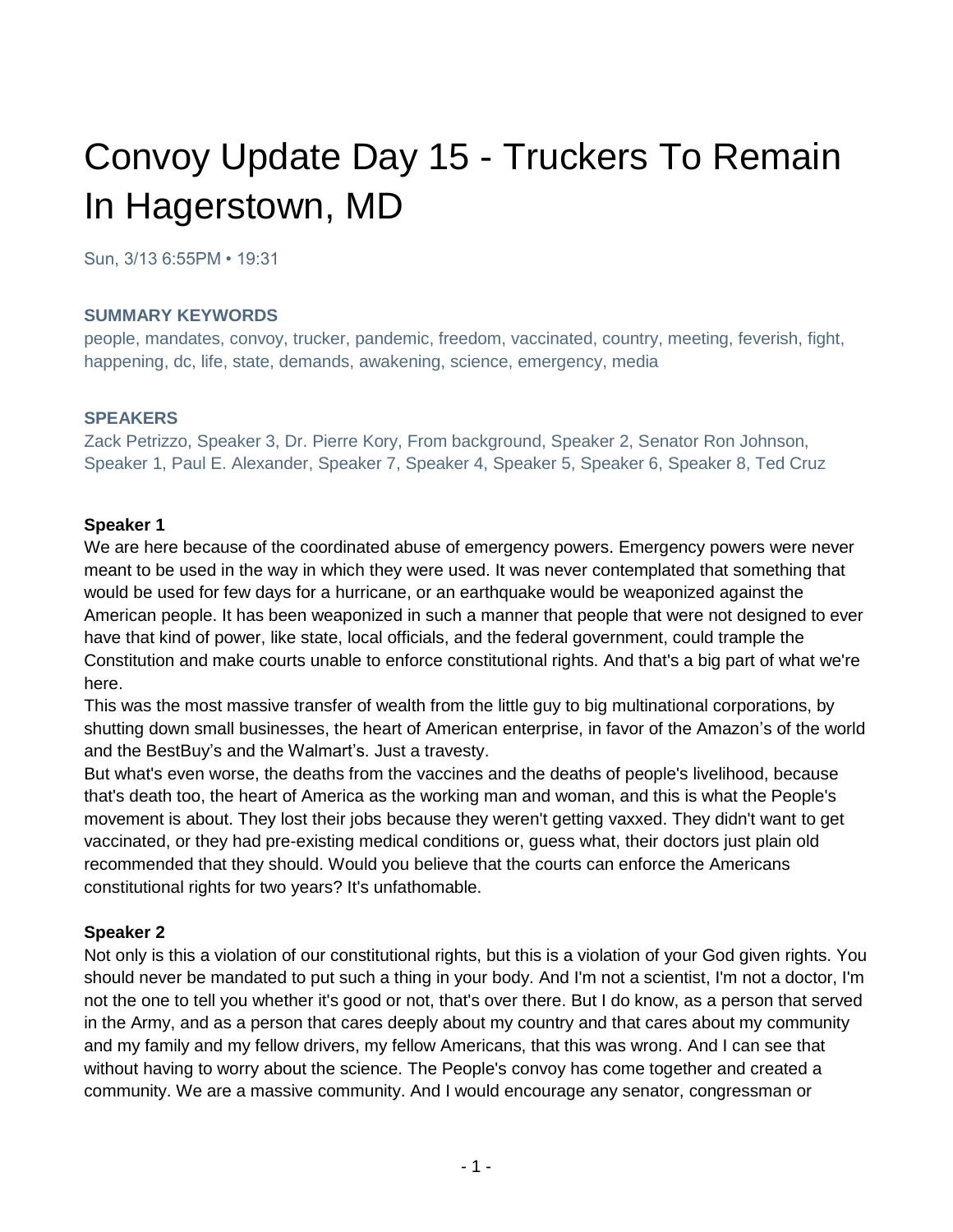woman, any any governor, mayor, city council members, school board members, to come out and truly see what this ca be.

#### **Senator Ron Johnson**

What crisis that America has faced do we not come together as a people? Whether it's a national crisis, like 9/11, whether it's a hurricane in Florida, where, you know, truckers haul down construction material, Americans show up to help rebuild, or make tornadoes in the Midwest, or fires in the West. I mean, we always come together in the midst of tragedy, don't we? But not during the pandemic. The pandemic was politicized almost from the start. COVID has become completely partisan in flick around. There needs to be an awakening. But unfortunately, right now it's politicized. But it's movements like yours. It's ordinary Americans that need to have their eyes open and understand there's something going on here.

#### **Speaker 2**

The awakening is happening right now. The awakening is circling the beltway, as we're talking to you right now. That convoy is rolling too wide, is probably 10 miles long today. But the awakenings here.

#### **Paul E. Alexander**

But he has the key. at the beginning of this for two years now. It was the trucker who faced the initial one strain, the most violent strain. When the government told everyone to lock down and to remote work. It was the trucker who kept the supply chains going and kept the country on its feet. It was the trucker who faced this virus for two years. Now, the lowest strain of variant, you are telling the trucker with the exit strategy we have, that you can apply your tree, it actually makes no sense. It's upside down.

#### **Speaker 4**

And when you're driving under these overpasses, and you look up at people's faces, and millions, millions. It was 10s of 1000s, then turned to hundreds of 1000s. And I went into the millions. And I've never seen a presidential candidate or at any level have what we just had. And I think that speaks volumes.

#### **Speaker 2**

This convoy has developed a very powerful voice across America through social media, even if the mainstream media doesn't want to cover us. Everyone knows this is happening. Everybody knows that it's moving across, and everybody is opening up their eyes.

#### **Senator Ron Johnson**

So, the only way we overcome this vast cartel power is with what you're doing.

#### **Speaker 2**

I am going to stand for this part if I can. Through the convoy, there's been people that have walked up to us and told us a story. Whispered in our ears, told us all kinds of things that have gone on with their life and how things were affecting them. One man gave me an American flag that he carried in his rucksack all through the United, all throughout his Afghanistan deployment and he believed that it kept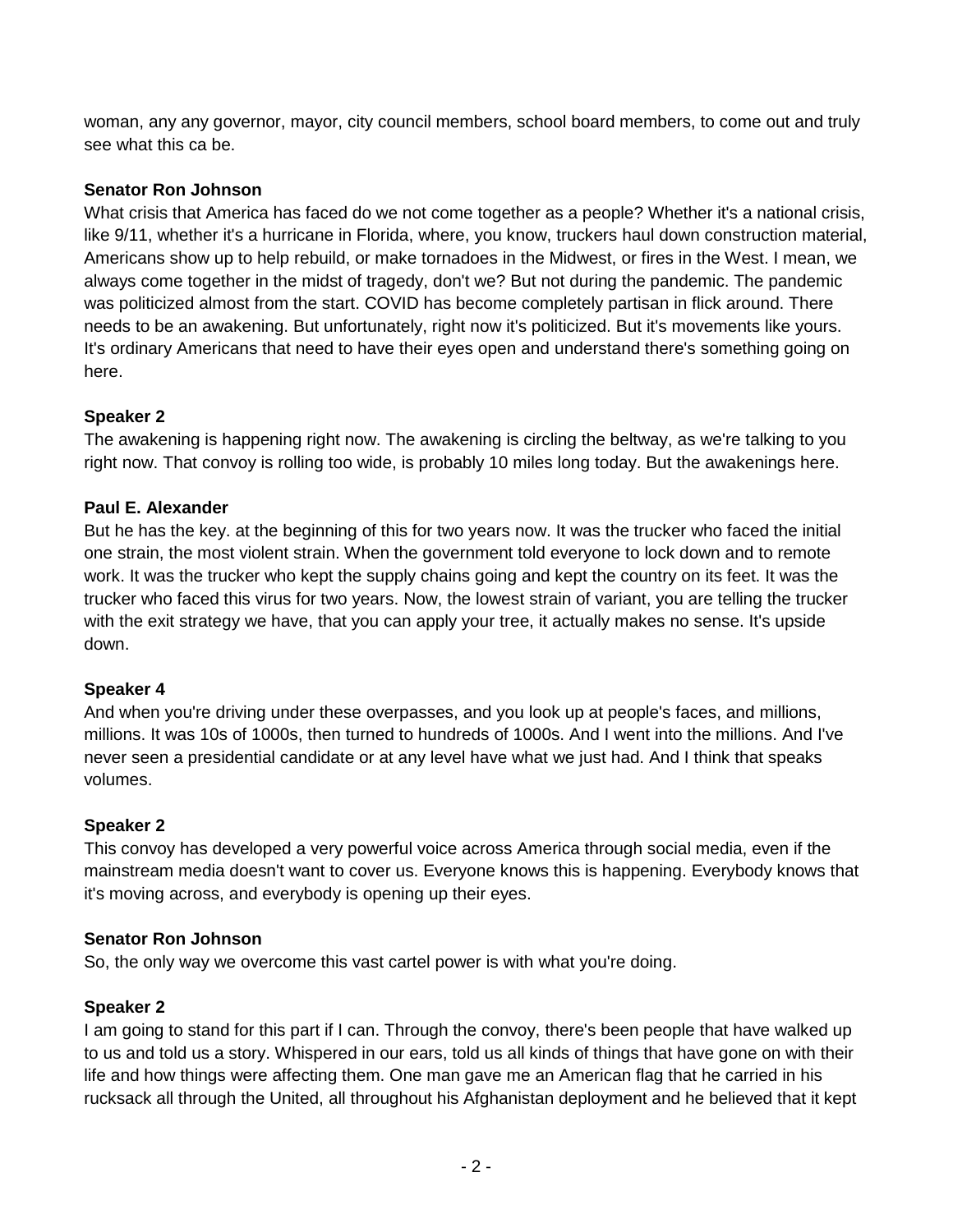him alive and safe. And told me to put this in my pocket and bring it to DC. Now I completed that mission. I brought it here for him. This young man here, 18 years old, only planned on being with us for one city from Adelanto to our next stop. Is that correct?

## **Speaker 6**

Yes, sir.

## **Speaker 2**

He has stuck with us this entire time; he flies out tonight. It's emotional when we see guys like him leave us. But we know that they're still supporting us. I did my mission. I want publicly for the man that gave me this to give it to this man to carry with you for the rest of your life, for being a part of this people's convoy to remember why you stood up.

## **Speaker 6**

I want to cry. I haven't cried since my daddy's funeral about six years ago. Excuse me. I am sorry.

## **Speaker 2**

You got it, buddy. We got you.

#### **Speaker 6**

My daddy served for these colors. His concentration I can throw like that our because now because I can't go to Los Angeles and do street photography without being kicked out because I'm not vaccinated. I didn't have prom. I didn't... I graduated early. I didn't you know, homecoming games. I don't know what that feels like. My mom she went to school boards and fought for us. I guess this is why I'm here. Yeah, I think this is why I'm able to stand up to corrupt politicians who has taken away, excuse my French, our freedoms. I grew up watching this place on TV and just remembering, I'm an American. But they see this, and they think it's all fool white supremacist, racist. I feel like because of my color, because of where I'm from, California, and together, I'm breaking all these stereotypes. So, there's no excuse. People need to hear the stories of the American people. It's not racist. I've been treated with nothing but love, I've grown. My life has forever changed because of the Convoy.

#### **Speaker 3**

My daughter said to me before I left, dad, you can't afford to do this. But everything has come over the last two years. And I looked at her and I said, I can't afford not to do this. It comes down to some things very much like this. This, this note wrapped around a cookie from a family. If I may, I'll read this. You are a trucker. I admire your courage, and your determination in doing this. I will support you in prayer for a victory over the sad oppression that is going on. Thank you for fighting for all of us, a mother of three, God bless you. I have a box full of these things.

#### **Senator Ron Johnson**

This is a fight for freedom. It's not someone else's fight. It's our fight, it is a fight we have to win. We've already seen tear here. Yeah, I didn't expect that. It doesn't surprise me at all. But these are powerful stories. So, I want you to listen to their stories. I want them, I want you to hear why they have done this.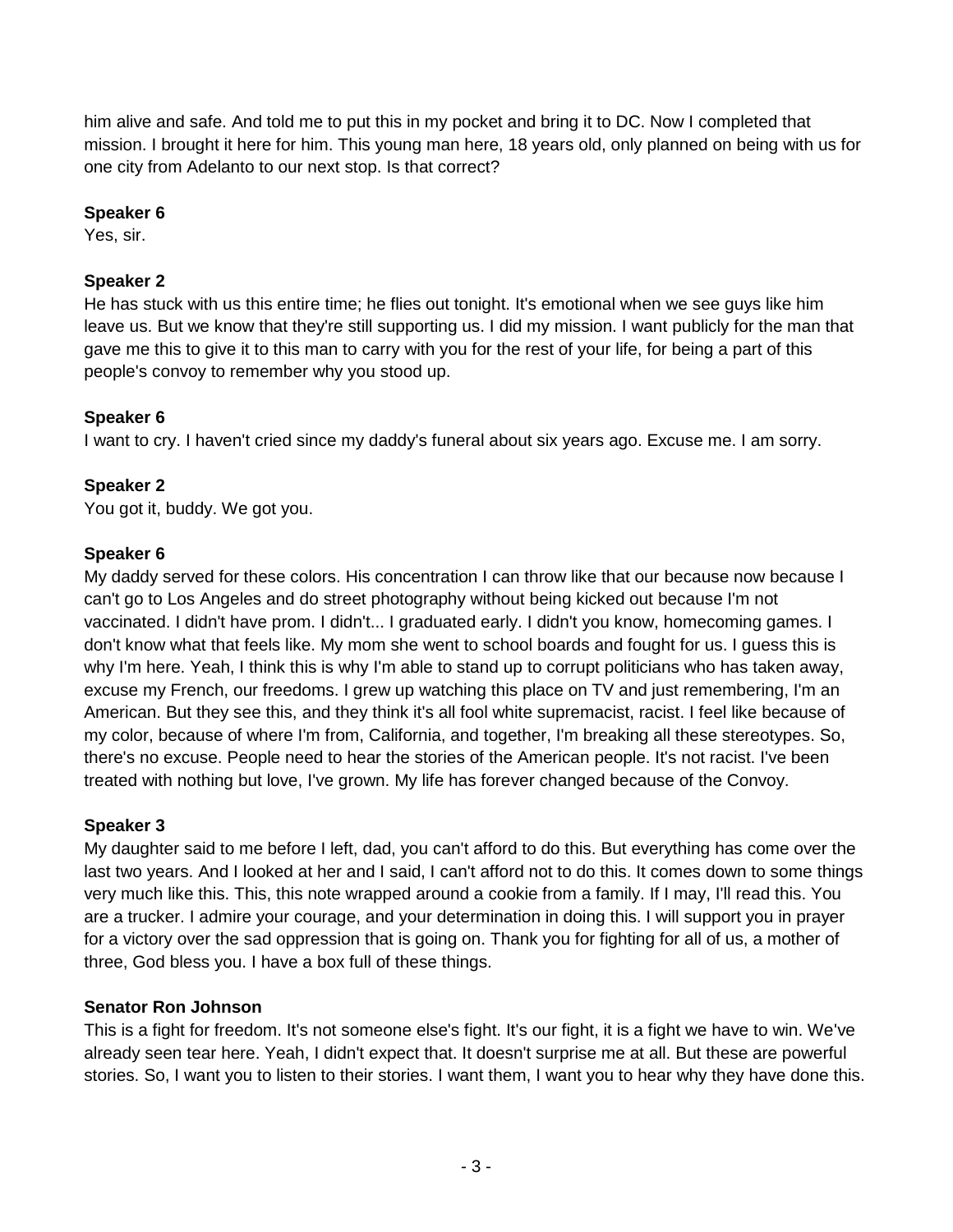Why they have risked, in many cases, their career in this universal fight for freedom. That's what this is all about. It's very simple.

## **Ted Cruz**

Just a few weeks ago, the eyes of the world were on the Canadian truckers. That convoy to our neighbor up north was powerful, and they spoke out for freedom. The People's convoy continues that legacy. And I got to tell you, there are a whole lot of politicians in this building that aren't listening. They're ignoring the people back home. And every elected official from the local mayor and the county commissioner all the way up to the President of the United States. It's time to listen. And it's time to defend people's freedom. And so, I want to thank you for telling your stories. Your stories are powerful.

#### **Zack Petrizzo**

So, Zack Petrizzo with The Daily Beast, quick questions. So, during the meeting, did you guys discuss it all the plans moving forward in terms of potentially gumming up traffic in DC more and the next steps in terms of what the escalations are, and also what the demands are from you guys, which hadn't been specified? Thanks so much.

## **Speaker 2**

Well, we've made it pretty clear what our plans are. We're going to keep looping the beltway until we're hurt. That hasn't changed anything. We've been doing it what day three now doing that? We're currently riding too wide, occupying two lanes, I believe we're probably about six, seven miles long, the first day we get it, we were 64 miles long, because we occupied one lane. In that time to other convoys have joined up with us. We're not going anywhere. We're not going to leave. Stay put, we're going to keep doing what we're doing, until we start getting more meetings like we just had today. Our demands, if you want to say, have been pretty clear. End the state of urgency, end the vaccine mandates, and let's start holding both our elected and non-elected officials accountable for their actions that led to this through bipartisan congressional hearings and investigations into the origins of the pandemic, and the federal government's and state government's response to this pandemic.

#### **Zack Petrizzo**

So, the demands are that you will meet with because Tom Hager had mentioned that you guys wanted to meet with what every single lawmaker. Are those the demands for you guys to... And, you know, once you get all those meetings then to go home?

#### **Speaker 2**

No, of course it's not our demands. You can sit and talk all day you want and have dog and pony shows with all these different politicians. That doesn't get you anywhere. Action on the Senate, action on the floor, action at the state levels, action by our administration, is how we get those things met. Having meetings doesn't solve that.

#### **Senator Ron Johnson**

You want your freedoms back.

#### **From background**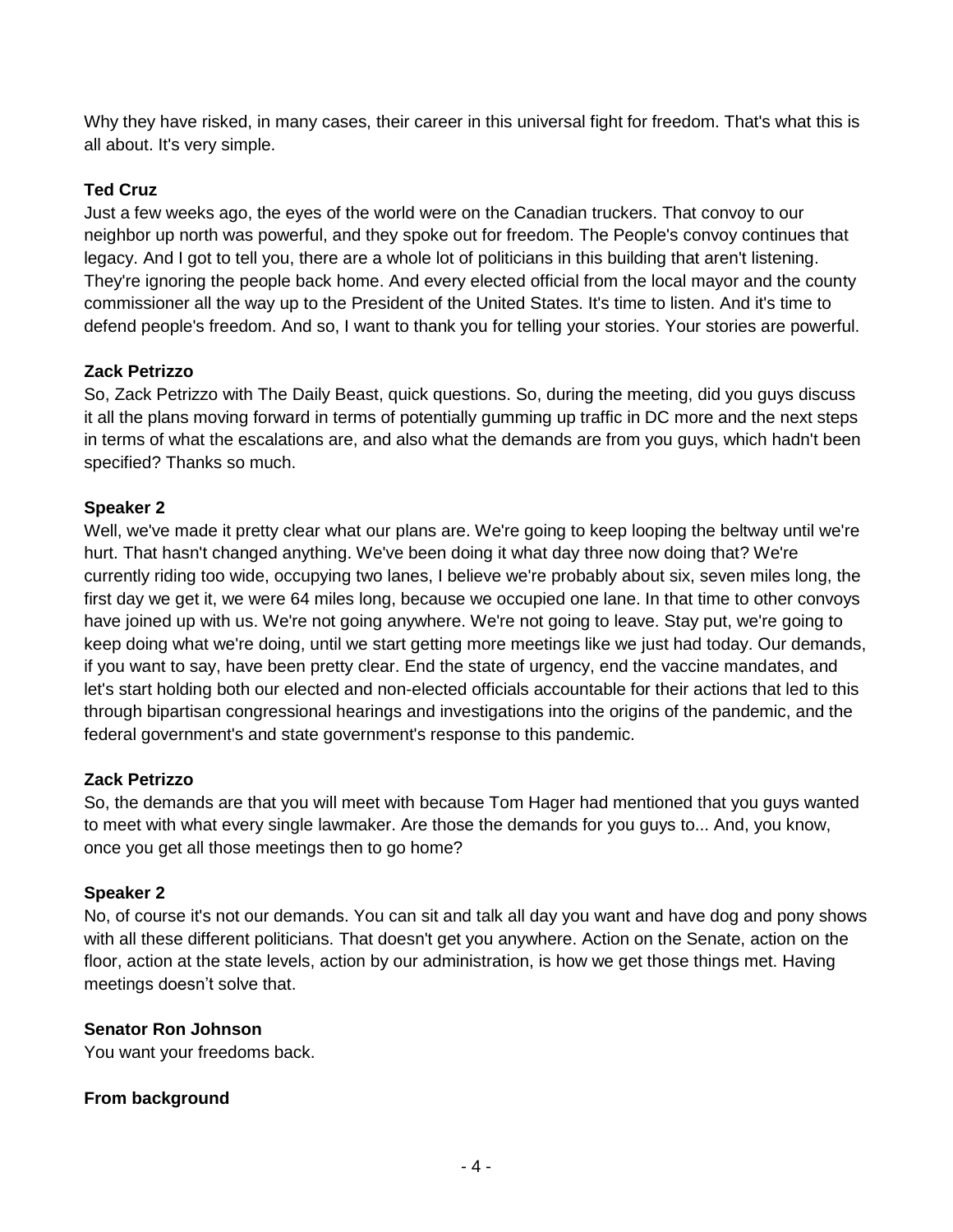Yeah.

# **Ted Cruz**

They want they want government to leave them the hell alone. They want the mandates ended and the emergency ended. That what they're demanding, and the meetings are how they get it.

## **Paul E. Alexander**

Alexander, let me deal with it scientifically for him. This has been going on. It's peaceful. Your media must make sure they understand that. There's been no events. This is a peaceful, embracing, loving movement built on the backs of the Canadian trucker. Now, the science, there is no science in the world, none, and I want to say it clearly, that supports these vaccine mandates or any mandates. COVID is done. It is over. People want to go on with their lives. The trucker is waging the scientific battle. The doctors and academic scientists, the NIH, CDC, FDA fail to wage for the American people. We should praise the trucker.

# **Speaker 5**

Though the mandate has been lifted here. I've been walking around and sort of as a game asking people whether they even realized if we're in a state of emergency. Most people seem to have no idea because it doesn't seem to affect them. So, I guess I'm wondering like, aren't you guys winning? It seems like your side has already won, like what mandates are even left?

## **Speaker 2**

The mandates are starting to roll back. You're absolutely right. Masks have started rolling back pretty much the moment we started kicking off from Adelanto, California. I chalked that up to a small one to the People's convoy, you're welcome. We're going to continue doing this. We're going to continue going until the vaccine mandate and the state of emergency is lifted.

# **Dr. Pierre Kory**

I'm talking about the science and medicine. My friends, my partner's here in the convoy, we talk about the large, you know, that question, that question. We remove mask mandates, and you're happy about that, like everything's free now? I got my wife who's a doctor. She's going to lose her job if she doesn't get a booster. They're still boosting, they're still vaccinating for disease that's mild with a two-year-old vaccine that has nothing to do with omicron. This is insanity. We have completely lost our minds.

#### **Senator Ron Johnson**

You know, we've ignored, we've ignored the science. We've actually listened to somebody who claims he was scientist, he's not. We've ignored the science. We have traumatized our society. We have had our freedoms taken away from us. Our response has not been a success. It's been a miserable failure. But here's the problem. The people that foisted this response on us, that even took away our freedoms, they'll never admit they were wrong. At this point with a body count as high as it is, they can't afford to be proven wrong. And here's the problem. They have the power. They're the administration, the health agencies, the Big Pharma, the corporate legacy, mainstream media, the big tech, social media giants, they have the power to make it pretty darn difficult if not impossible, to prove them wrong. And so, what the People's convoy is all about, the solution is bringing the truth to the American public. Because the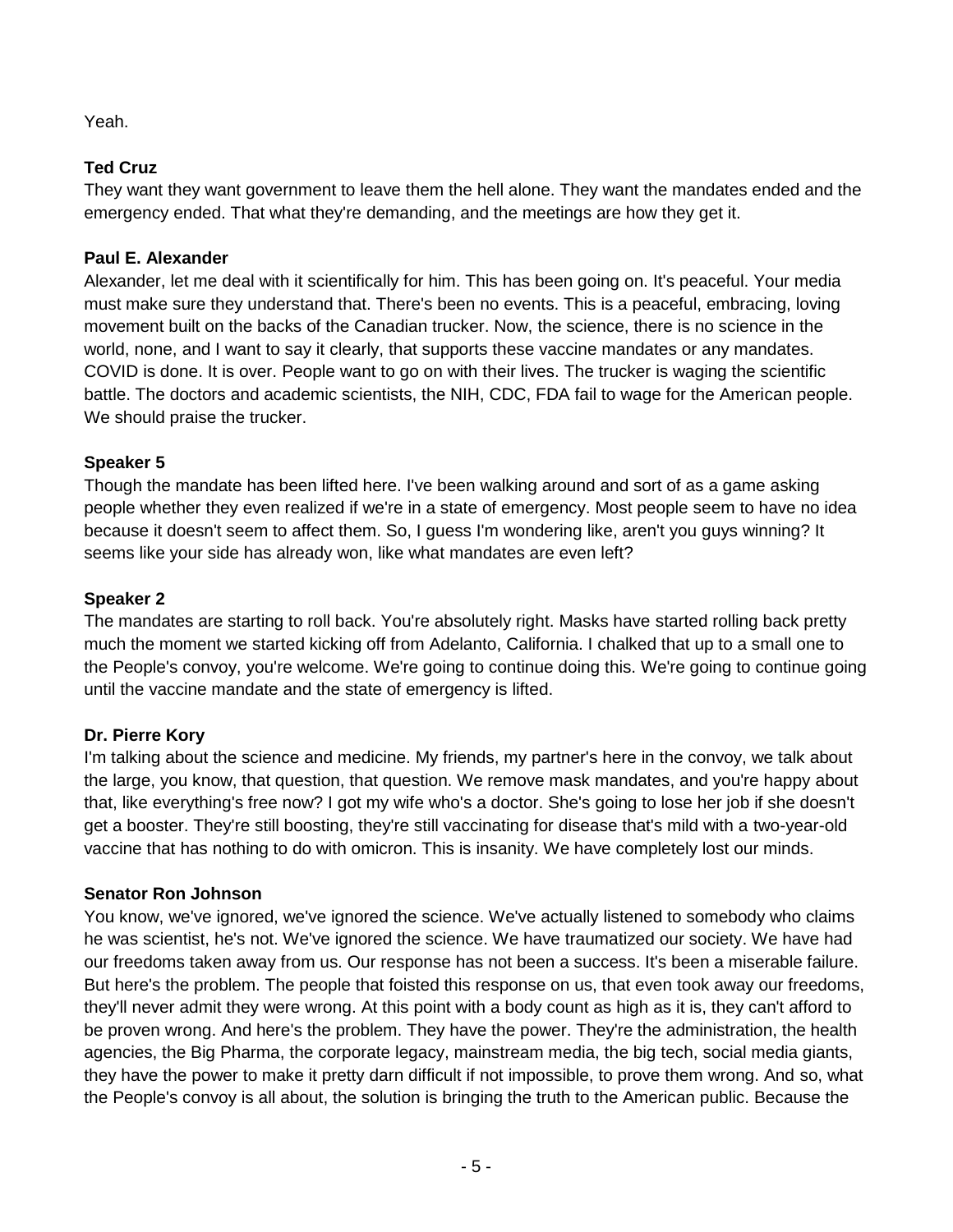truth is not getting to the American public. Those of us who have been trying to convey the truth, we've been vilified. We've been censored. We've been accused of spreading misinformation. I'm sorry, the misinformation has been spread by the COVID cartel. They are the ones that have censored the truth. They'll continue to censor the truth. And that is why I'm so appreciative of the People's convoyed. They're trying to let the American people understand.

## **Speaker 6**

As a black man in this country, you know, it's not a white supremacist thing. It's not a whole KKK thing or whatever you guys want to call it or put it out there.

## **Ted Cruz**

What's got to happen is elected officials have to be more afraid of the people than they are of the party bosses in Washington. Right now, that's not happening. But that needs to change. And the corporate media is fundamentally corrupt. Let me ask you something. What the hell about these people is feverish? I haven't seen any fevers around here. But look,

## **Zack Petrizzo**

I mean, there are certainly DC are at their grace.

## **Ted Cruz**

And I'm going to answer your idiotic question the following way. The media desperately wants to portray people exercising first amendment rights and speaking out as feverish, as violent criminals. They're not violent.

#### **Zack Petrizzo**

I meant they're energetically trying to encircle DC.

# **Ted Cruz**

That they're stopping and making sure they pick up the trash, they pick up their cigarette butts. There's nothing feverish about speaking out for freedom. And the corporate media doesn't want people to hear that. They want to paint these guys as a bunch of loons, because they want to make decisions for their own lives and their own family. There is a fever in Washington, but it's a fever of authoritarian politicians trying to strip away people's rights.

#### **Speaker 2**

And this is coming out of passion and love for our country. This is coming out of the feelings that we felt rolling out Adelanto all the way here. And there's convoys that came from other directions to join up with us as well. This is how passionate we feel about it. This is how it's affecting us. The vigils, this is how it's affecting our communities, our loved ones back home, when we're on the road working. I respect you, as a human being, I respect you as an individual. And I respect that you have a job to do. But it's also your responsibility, as the press to report fairly and accurately, and to get the full picture and understand things before you put it out. I'm not saying that you as an individual are doing that. But the media around the country have been sowing dissent, and divide on all topics, on all issues for many, many years now. And it's time that we kicked back to reality. Yes.